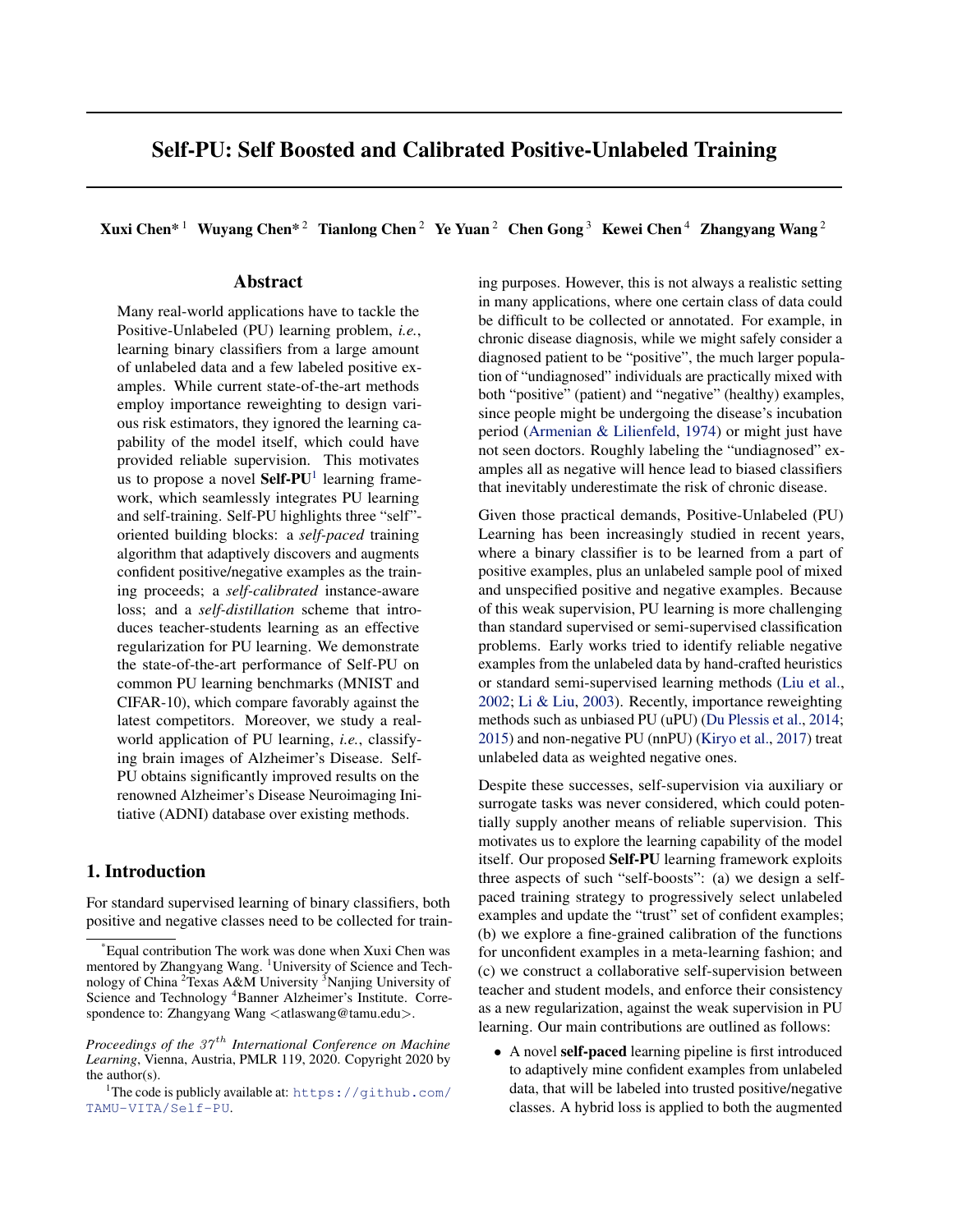<span id="page-1-0"></span>"labeled" examples and remaining unlabeled data for supervision. The procedure is repeated progressively, with more unlabeled examples selected each time.

- A self-calibration strategy is leveraged to further explore the fine-grained treatment of loss functions over unconfident examples, in a meta-learning fashion.
- A self-distillation scheme is designed via the collaborative training between several teacher networks and student networks, providing a consistency regularization as another fold of self-supervision.
- In addition to standard benchmarks (MNIST, CIFAR-10), a new real-world testbed of PU learning, *i.e.*, Alzheimer's Disease neuroimage classification, is evaluated for the first time. On the Alzheimer's Disease Neuroimaging Initiative (ADNI) database, Self-PU achieves superior results over existing solutions.

# 2. Related Work

## 2.1. PU Learning

Let  $X \in \mathbb{R}^d$  and  $Y \in \{+1, -1\}$   $(d \in \mathbb{N})$  be the input and output random variables. In PU learning, the training dataset  $D$  is composed of a positive set  $D<sub>P</sub>$  and an unlabeled set  $D_U$ , where we have  $D = D_P \cup D_U$ .  $D_P$  contains  $n_p$  positive examples  $x^p$  sampled from  $P(x|Y = +1)$  and  $D_U$ contains  $n_u$  unlabeled examples  $x^u$  sampled from  $P(x)$ . Denote the class prior probability  $\pi_p = P(Y = +1)$  and  $\pi_n = P(Y = -1)$ , where we follow the convention [\(Kiryo](#page-9-0) [et al.,](#page-9-0) [2017\)](#page-9-0) to assume  $\pi_p$  as known throughout the paper. Let  $g : \mathbb{R}^d \to \mathbb{R}$  be the binary classifier and  $\theta$  be its parameter, and the  $L : \mathbb{R} \times \{+1, -1\} \to \mathbb{R}$  be loss function. The risk of classifier g,  $\hat{R}_{PU}(g)$  can be approximated by

$$
\hat{R}_{PU}(g) = \frac{\pi_p}{n_p} \sum_{i=1}^{n_p} L(g(x_i^p), 1) +
$$
\n
$$
\frac{1}{n_u} \sum_{i=1}^{n_u} L(g(x_i^u), -1) - \frac{\pi_p}{n_p} \sum_{i=1}^{n_p} L(g(x_i^p), -1),
$$
\n(1)

which has been known as the unbiased risk estimator for uPU [\(Du Plessis et al.,](#page-9-0) [2014;](#page-9-0) [2015;](#page-9-0) [Xu et al.,](#page-10-0) [2017;](#page-10-0) [Elkan](#page-9-0) [& Noto,](#page-9-0) [2008;](#page-9-0) [Xu et al.,](#page-10-0) [2019b\)](#page-10-0). It was later pointed out that the second line in Eq. (1) would become negative due to overfitting complex models [\(Kiryo et al.,](#page-9-0) [2017\)](#page-9-0).

A non-negative version (nnPU) of Eq. (1) was therefore suggested:

$$
\hat{R}_{PU}(g) = \frac{\pi_p}{n_p} \sum_{i=1}^{n_p} L(g(x_i^p), 1) + \max(0, \frac{1}{n_u} \sum_{i=1}^{n_u} L(g(x_i^u), -1) - \frac{\pi_p}{n_p} \sum_{i=1}^{n_p} L(g(x_i^p), -1))
$$
\n(2)

Importance reweighting methods (e.g. uPU, nnPU) achieve the state of the arts, although treating unlabeled data as "weighted" negative examples still brings in unreliable supervision. Generative adversarial networks were introduced by [\(Hou et al.,](#page-9-0) [2018\)](#page-9-0), where the conditional generator produced both negative and positive examples resembling the unlabeled real data. DAN [\(Liu et al.,](#page-9-0) [2019\)](#page-9-0) tried to recover the positive and negative distributions from the unlabeled data without requiring the class prior.

#### 2.2. Self-Paced Learning

Self-paced learning [\(Kumar et al.,](#page-9-0) [2010\)](#page-9-0) was presented as a special case of curriculum learning [\(Bengio et al.,](#page-9-0) [2009\)](#page-9-0), where the feed of training examples was dynamically generated by the model based on its learning history, aiming to simulate the learning principle of starting by learning easy instances and then gradually taking more challenging cases [\(Khan et al.,](#page-9-0) [2011\)](#page-9-0). Early PU works designed heuristics for sample selection. In [\(Xu et al.,](#page-9-0) [2019a\)](#page-9-0), positive instead of negative examples are permanently selected by analyzing the distribution of sample loss. Unlike previous PU learning works which rely on crafted sample selection heuristics, we are the first to leverage the data-driven self-paced learning to progressively turn unlabeled data into labeled ones.

#### 2.3. Self-Supervised Learning

In many supervision-starved fields, it is generally difficult to obtain accurate annotations, despite the vast number of unlabeled data available. Self-supervised learning aims to form "pseudo" supervision for learning informative/discriminative features from the data, where models are required to predict on "proxy" tasks formed to be relevant to the target goal. It is known to benefit data-efficient learning [\(Trinh et al.,](#page-9-0) [2019;](#page-9-0) [Jing & Tian,](#page-9-0) [2020\)](#page-9-0), adversarial robustness [\(Chen](#page-9-0) [et al.,](#page-9-0) [2020\)](#page-9-0), and outlier detection [\(Mohseni et al.,](#page-9-0) [2020\)](#page-9-0).

For example, [\(Laine & Aila,](#page-9-0) [2016\)](#page-9-0) augmented each unlabeled example with random noises, and forced consistency between the two predictions. In [\(Tarvainen & Valpola,](#page-9-0) [2017\)](#page-9-0), two identical models were used during training: the student learned as usual while the teacher model generated labels and updated its weights through a moving average of the student, forcing consistency between two models. [\(Zhang et al.,](#page-10-0) [2018\)](#page-10-0) further suggested that, instead of exchanging examples, mutual feature distillation between peer networks can form another strong source of supervision, and can enable the collaborative learning of an ensemble of students. To our best knowledge, we are the first to consider such self-supervision to improve PU learning.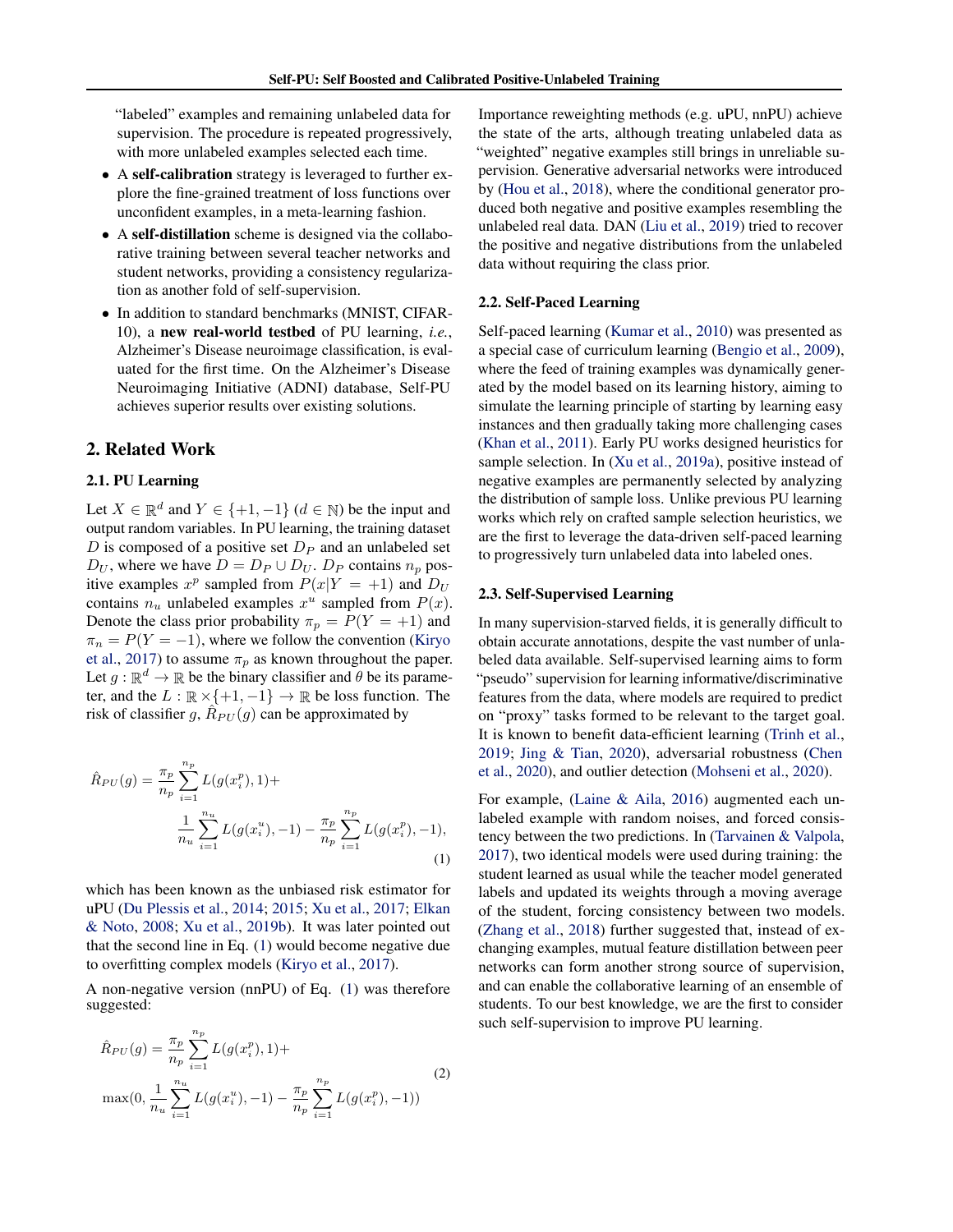# <span id="page-2-0"></span>3. The Self-PU Framework

Our proposed Self-PU framework exploits the learning capability of the model itself (Figure 1). We first design a self-paced learning pipeline to progressively select and label confident examples from unlabeled data for supervised learning. On top of that, we calibrate the loss functions over the unconfident examples via meta-learning. Moreover, a consistency loss is introduced between peer networks with different learning paces, which collaboratively teach each other. We further extend our consistency from peer networks to their moving-averages [\(Tarvainen & Valpola,](#page-9-0) [2017;](#page-9-0) [Laine](#page-9-0) [& Aila,](#page-9-0) [2016\)](#page-9-0), as another form of supervision.



Figure 1. Illustration of the proposed "Self-PU" framework. After a short warm-up period, the classifier is first trained with selfpaced learning, where confident examples in  $D_U$  are progressively selected and labeled (positive/negative) into a trusted  $D_{\text{trust}}$  subset for supervised learning, with the loss functions over unconfident examples carefully calibrated. After collecting enough confident examples, we start the self-supervised learning via distillation between two collaborative students and their teacher networks.

### 3.1. Self-Paced PU Learning

Despite the success of unbiased PU risk estimators, they still rely on the estimated class prior and reduced weights on unlabeled data. As shown in [\(Arpit et al.,](#page-8-0) [2017\)](#page-8-0), during gradient descent, deep neural networks tend not to memorize all training data at the same time but tend to memorize frequent or easy patterns first and later irregular patterns. If we could first find out easy examples and label them with confidence, and then augmenting this labeled pool for the training progress, then we can enjoy "progressively increased" confident full supervision along with the training, in addition to the weak supervision from the PU risk estimators.

Given the model  $q$ , an input example  $x$  and the corresponding label y, we may compute the output  $q(x)$  and then calculate the probability of x being positive as  $p(x) = P(Y =$  $+1|x) = f(g(x))$ , where f is a monotonic function of mapping  $\mathbb{R} \to [0, 1]$  (*e.g.* sigmoid function). A greater  $p(x)$ suggests higher confidence that  $x$  belongs to positive class as predicted by g, and vice versa. By descending sort of  $p(x)$  each time, we can select n most confident positive and

 $n$  most confident negative examples from the current unlabeled data pool  $D_U$ . They will be removed from  $D_U$  and added to our trusted subset  $D<sub>trust</sub>$ , considered as labeled training examples hereinafter.

Let  $L_{CE}(x, y)$  be the cross entropy loss:

$$
L_{CE}(x, y) = \log f(g(x))\mathbb{I}_{y=1} + \log(1 - f(g(x))\mathbb{I}_{y=-1})
$$

,  $L_{nnPU}(x, y)$  be the nnPU risk with Sigmoid loss, and together with the given positive subset  $D<sub>P</sub>$ , our hybrid loss for self-paced learning becomes:

$$
L_{\rm SP} = \sum_{(x,y)\in D_{\rm trust}} L_{\rm CE}(x,y) + \sum_{x\in D-D_{\rm trust}} L_{\rm nnPU}(x) \quad (3)
$$

Note that previous works select either only confident positive examples [\(Xu et al.,](#page-9-0) [2019a\)](#page-9-0) or negative examples [\(Li](#page-9-0) [& Liu,](#page-9-0) [2003\)](#page-9-0), while our self-paced learning selects both. Since the cross entropy is used as our supervised loss, one advantage is that the trusted sets of positive/negative samples are balanced in size at each sampling step, avoiding the potential pitfall of extreme class imbalance caused by incrementally sampling only one class.

Besides, previous sample selection [\(Xu et al.,](#page-9-0) [2019a\)](#page-9-0) often sticks to a pre-fixed learning schedule. In contrast, we unleash more flexibility for the model to automatically and adaptively adjust its own learning pace, via the following techniques. Later on, we will experimentally verify their effectiveness via a step-by-step ablation study.

# 3.1.1. DYNAMIC RATE SAMPLING

As the learning progresses, training examples with easy/frequent patterns and those with harder/irregular patterns are memorized in different training stages [\(Arpit et al.,](#page-8-0) [2017\)](#page-8-0). It is important to make our self-paced learning compatible with the memorizing process of the model. A small number of easy examples should be selected first, and then intermediate to hard examples can be labeled after the model is well-trained. Instead of fixing the number of selected confident examples, we propose to dynamically choose the number of confident examples during the self-paced learning. Specifically, as the self-paced learning proceeds, we linearly increase the size of  $D_{\text{trust}}$  from 0 to  $r|D_U|$ , where the sampling ratio  $r$  could range from 10% to 40% in our experiments (see section [4.3.2\)](#page-6-0). Empirically, we first "warmup" the model by training 10 epochs before starting the self-paced learning, in order to keep the selected confident examples as accurate as possible.

### 3.1.2. "IN-AND-OUT" TRUSTED SET

In previous sample selection approaches, once selected, a trusted example will never be deprived of its label during the subsequent training. In contrast, we allow our training to "regret" on earlier selections in  $D_{\text{trust}}$ . Especially at the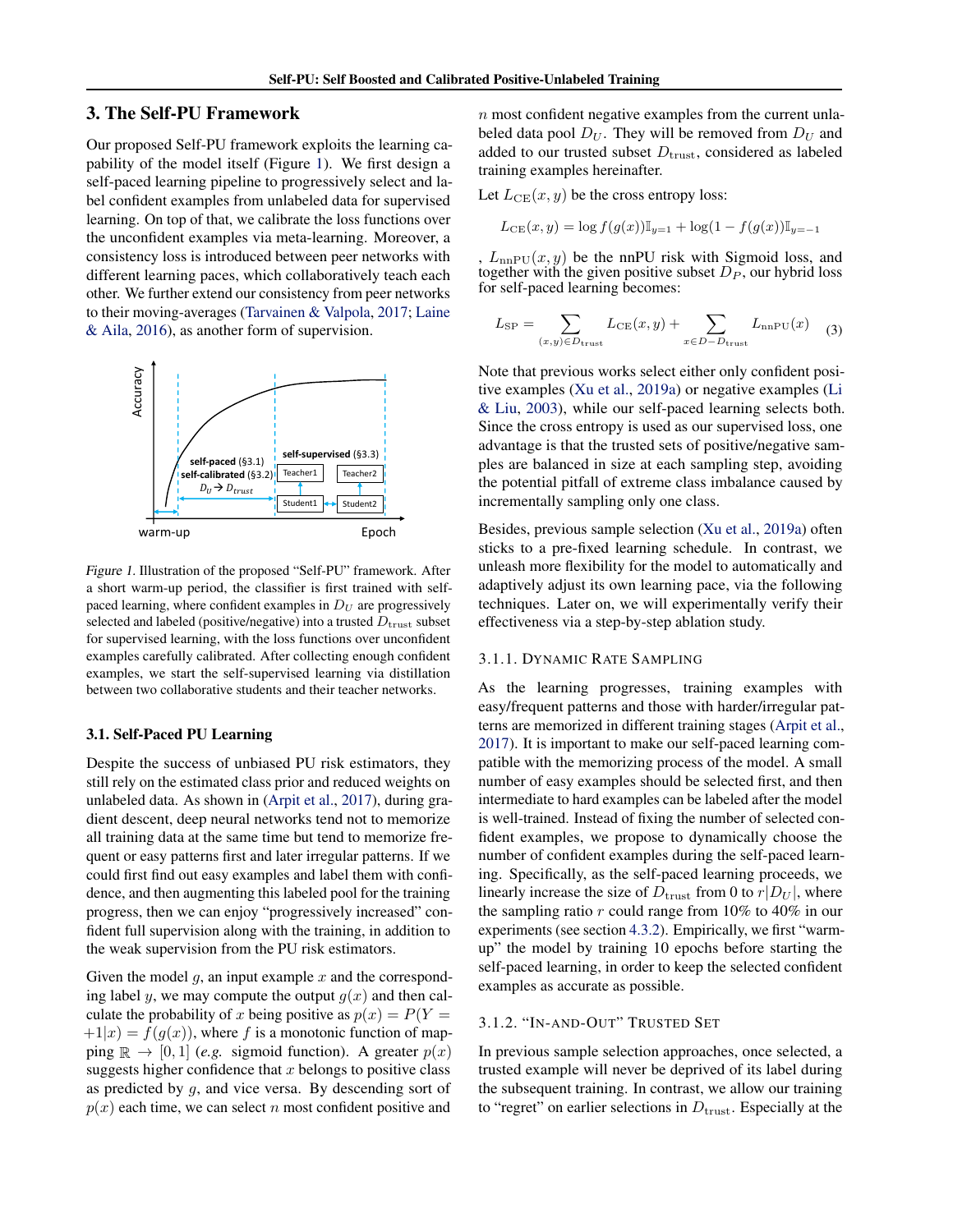<span id="page-3-0"></span>early training stage, the intermediate model might not be well-trained enough and not always reliable for predicting labels, which could mislead training if continuing acting as supervision. To this end, we adaptively update  $D_{\text{trust}}$ by also re-examining its current examples each time when we augment new confident ones. The previously selected examples will be removed from  $D_{\text{trust}}$  if their predictions by the current model become of low-confidence, and will be treated as unlabeled again.

# 3.1.3. SOFT LABELS

Instead of giving the selected confident examples hard labels, we directly use the prediction  $f(g(x))$  as soft labels:  $[1 - f(g(x)), f(g(x))]$  as  $[P(Y = -1|x), P(Y = +1|x)],$ as the practice of label smoothing [\(Szegedy et al.,](#page-9-0) [2016\)](#page-9-0) appears to benefit learning robustness against label noise.

# 3.2. Self-Calibrated Loss Reweighting

Only leveraging nnPU risk on  $D_U - D_{\text{trust}}$  may not be optimal, as some examples in this set can still provide meaningful supervision. To exploit more supervision from this noisy sets, we introduce a *learning-to-reweight* paradigm [\(Ren](#page-9-0) [et al.,](#page-9-0) [2018\)](#page-9-0) to the PU learning field for the first time. Letting  $L_{\text{CES}}(x) = f(g(x)) \log f(g(x)) + (1 - f(g(x))) \log(1$  $f(g(x))$  be the cross entropy loss function with soft labels in Sec. 3.1.3, we adaptively combine  $L_{\text{CES}}$  and  $L_{\text{nnPU}}$  for each example  $x_i$  in a batch from  $D_U - D_{\text{trust}}$ , namely:

$$
l(x_i, \mathbf{w}_i) = w_{i,1} L_{\text{CES}}(x_i) + w_{i,2} L_{\text{nnPU}}(x_i)
$$

Let *n* be the mini-batch size. To learn the optimal  $w =$  $[w_1, w_2, \dots, w_n]^T$  together in training, we update the model g for a single gradient descent step on  $l$  with  $w_i$ very small (*i.e.* a perturbation) of a mini-batch of training examples w.r.t. parameters of models  $\theta$ , followed by a gradient descent step on the cross entropy loss of a mini-batch of validation examples w.r.t  $w$ , and then rectify the output to be non-negative. The procedure is described as follows:

$$
\theta^* = \theta - \delta \nabla \sum_{i=1}^n l(x_i, y_i, \boldsymbol{w}_i)
$$
\n(4)

$$
\boldsymbol{u}_i = -\frac{\partial}{\partial \boldsymbol{w}_i} \frac{1}{m} \sum_{j=1}^m L_{\text{CE}}^*(x_j^v, y_j^v)|_{\boldsymbol{w}_i = \mathbf{0}}
$$
(5)

$$
\tilde{\boldsymbol{w}_i} = \max(\boldsymbol{u}_i, \boldsymbol{0}), w_{i,1} = \frac{\tilde{w}_{i,1}}{\sum_i \tilde{w}_{i,1}}, w_{i,2} = \frac{\tilde{w}_{i,2}}{\sum_i \tilde{w}_{i,2}} \quad (6)
$$

where  $\delta$  denotes the step size, m the mini-batch size on the validation set which contains clean positive and negative examples, and  $(x_j^v, y_j^v), j = 1, 2, \dots, m$  an example from the validation set with the ground-truth label.  $L_{\text{CE}}^{*}(x, y)$ calculates loss using the updated parameters  $\theta^*$ .

Meanwhile, on  $D_U - D_{trust}$ , weighting the cross-entropy

loss too much might not be beneficial to the classifier, especially when the soft labels are not accurate enough.

Therefore, we restrict the total weights of the cross-entropy loss via a balancing factor  $\gamma$ :

$$
T = \sup\{k : \sum_{i=1}^{k} w_{2,i} < \gamma n\} \tag{7}
$$

$$
w_{i,1}^* = w_{i,1} 1_{\{i < T\}}, w_{i,2}^* = w_{i,2} 1_{\{i < T\}} + 1_{\{i \ge T\}} \tag{8}
$$

The corresponding hybrid loss becomes:

$$
L_{\rm SP+Reweight} = \sum_{(x,y)\in D_{\rm trust}} L_{\rm CE}(x,y) +
$$
 (9)

$$
\sum_{\boldsymbol{x}\in(D_U-D_{\text{trust}})} l^*(\boldsymbol{x}) + \sum_{x\in D_P} L_{\text{nnPU}}(x),\tag{10}
$$

where  $l^*(x) = \frac{\sum_{i=1}^{n} l(x_i, w_i^*)}{n}$  $\frac{(x_i, \boldsymbol{w}_i)}{n}$ .

#### 3.3. Self-Supervised Consistency via Distillation

To explore additional sources of supervision, we encourage *two forms of self-supervised consistency*: among different learning paces of the model, and along the model's own moving averaged trajectory. The two goals are altogether achieved by an innovative distillation scheme, with a pair of collaborative student models and their teacher models.

# 3.3.1. CONSISTENCY FOR DIFFERENT LEARNING PACES: MAKING A PAIR OF STUDENTS

The consistency between two self-paced models trained with different paces (*i.e.* sampling ratio in self-paced learning) makes the trained model more resilient to perturbations caused by training stochasticity. To form this selfsupervision, we simultaneously train two networks that share the identical architecture, with the same  $D_P$  and  $D_U$ to start on. However, they are set with different confidence thresholds and select different amounts from  $D_U$  to  $D_{\text{trust}}$ each time, making their learning paces un-synchronized and resulting in two different "trusted sets"  $D_{\text{trust1}}$  and  $D<sub>trust2</sub>$ . Since two students' estimations of the probabilities of classes may differ, we force the consistency between two students as a source of distillation, via a mean-square-error (MSE) loss on two models' predictions.

Denote two networks  $g_1$  and  $g_2$ , the MSE from  $g_1$  to  $g_2$  is defined over  $D - D_{\text{trust1}}$ :

$$
L_{\text{MSE}}(g_1, g_2, x) = ||f(g_1(x)) - f(g_2(x))||^2, x \in D - D_{\text{trust1}}
$$
  
The MSE from  $g_2$  to  $g_1$  is defined over  $D - D_{\text{trust2}}$ : (11)

$$
L_{\text{MSE}}(g_2, g_1, x) = ||f(g_2(x)) - f(g_1(x))||^2, x \in D - D_{\text{trust2}}
$$
\n(12)

A *hard sample mining* strategy is further adopted on top, where we only calculate MSE over those "challenging" unlabeled examples whose nnPU risks [\(2\)](#page-1-0) are large.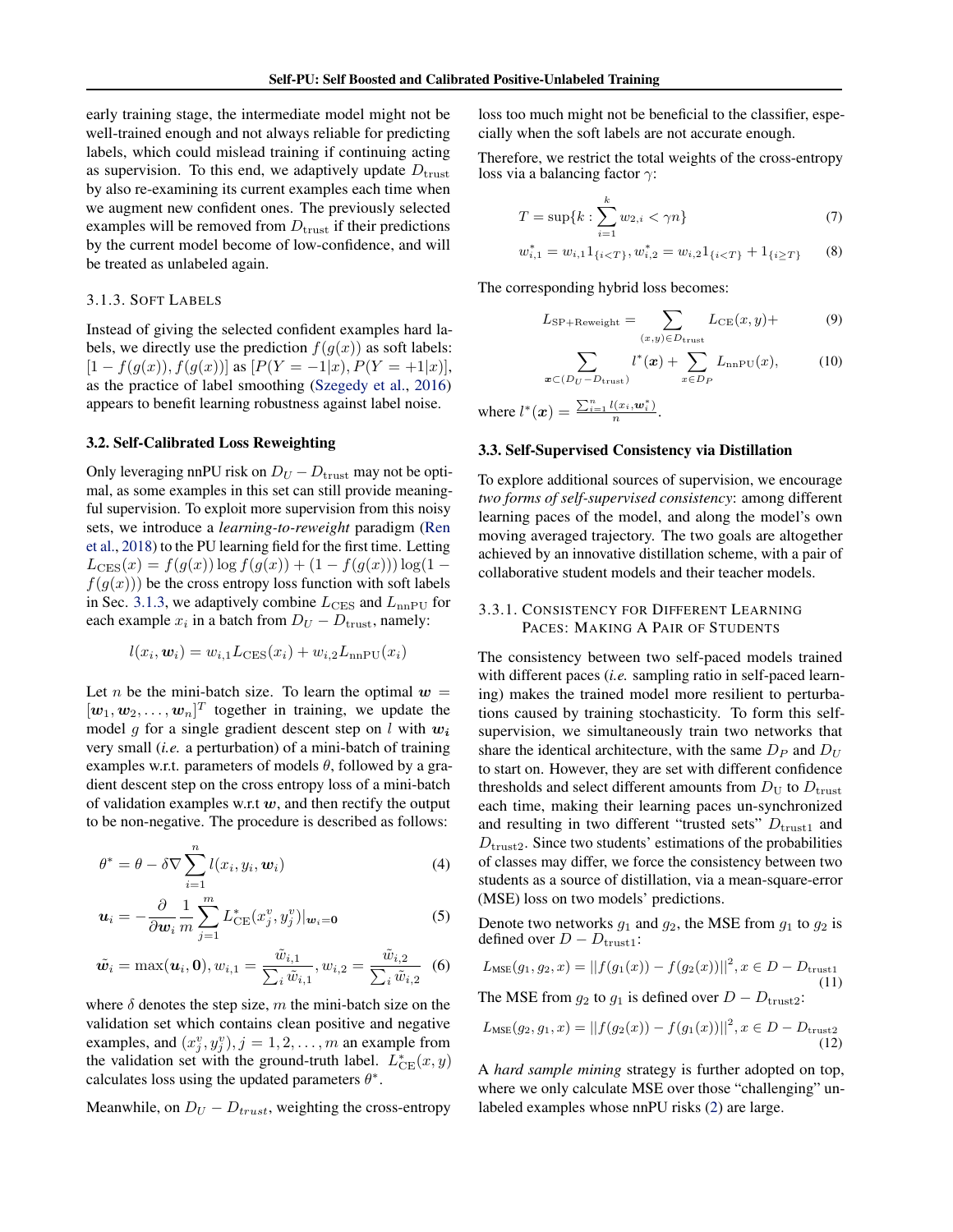<span id="page-4-0"></span>Later on, the pair of networks will become two student models for distillation. We therefore have our *first part* of self-supervised consistency loss as:

$$
L_{\text{students}} = \sum_{x \in D-D_{\text{trust1}}} l_{\text{stu}}(g_1, g_2, x) +
$$

$$
\sum_{x \in D-D_{\text{trust2}}} l_{\text{stu}}(g_2, g_1, x),
$$
(13)

where

$$
l_{\text{stu}}(g_1, g_2, x) =
$$
\n
$$
\begin{cases}\nL_{\text{MSE}}(g_1, g_2, x), & L_{\text{nnPU}}(x) > \alpha L_{\text{MSE}}(g_1, g_2, x) \\
0, & L_{\text{nnPU}}(x) \leq \alpha L_{\text{MSE}}(g_1, g_2, x)\n\end{cases}
$$
\n(14)

We study the effect of choosing  $\alpha$  in section [4.3.3.](#page-7-0) The mean squared error between the two students is only calculated on  $D - D_{\text{trust1}}$  and  $D - D_{\text{trust2}}$ . One reason why we choose such design is that the accuracy on  $D_{\text{trust1}}$  and  $D_{\text{trust2}}$ discovered by the self-paced learning is much higher than the accuracy on D. In addition, on the  $D_{\text{trust1}}$  and  $D_{\text{trust2}}$ the prediction entropy is 0.005, while on the unlabeled set it is 0.074, which indicates much lower confidence.

# 3.3.2. CONSISTENCY FOR MOVING AVERAGED WEIGHTS: ADDING TEACHERS TO DISTILL

Inspired by [\(Tarvainen & Valpola,](#page-9-0) [2017\)](#page-9-0), in addition to the consistency between two students, we also encourage them to be consistent with their moving averaged trajectory of weights. Assume that  $g_1$  and  $g_2$  are parameterized by  $\theta_1$ and  $\theta_2$ . For each student we introduce a new teacher model,  $G_1$  and  $G_2$ , parameterized by  $\Theta_1$  and  $\Theta_2$  with the same structure as  $g_1$  and  $g_2$ . The weights of  $G_1$ ,  $G_2$  are updated via the following moving average:

$$
\Theta_{1,t} = \beta \theta_{1,t-1} + (1 - \beta)\theta_{1,t}
$$
  
\n
$$
\Theta_{2,t} = \beta \theta_{2,t-1} + (1 - \beta)\theta_{2,t}
$$
\n(15)

where  $\theta_{1,t}$  denotes the instance of  $\theta_1$  at time t, and similarly for others. We study the effect of  $\beta$  in section [4.3.4.](#page-7-0)

An MSE loss is next enforced for  $G_1$  and  $G_2$  to distill from  $g_1$  and  $g_2$ , namely:

$$
L_{\text{teaches}} = \sum_{x \in D} ||f(G_1(x)) - f(g_1(x))||^2
$$
  
+ 
$$
\sum_{x \in D} ||f(G_2(x)) - f(g_2(x))||^2
$$
 (16)

The above constitutes the *second part* of our self-supervised consistency cost.

In summary, the benefits of self-supervised learning for PU learning come from two folds: 1) the enlarged labeled examples  $(D<sub>trust</sub>)$  introduces stronger supervision into PU learning and brings high accuracy; 2) the consistency cost

between diverse student and teacher models introduces the learning stability (low variance). Eventually, our overall  $loss function<sup>2</sup> of Self-PU is:$ 

$$
L = L_{\rm SP+Reweight} + L_{\rm students} + L_{\rm teachers}.
$$
 (17)

In all experiments and as shown in Figure [1,](#page-2-0) we first apply self-paced learning and self-calibrated loss reweighting from the 10th epoch to the 50th epoch, followed by a selfdistillation period from 50th to 200th epoch. That allows for the models to learn sufficient meaningful information before being distilled. After training, we compare the validation accuracy of two teacher models and select the better performer to be applied on the testing set<sup>3</sup>.

# 4. Experiments

#### 4.1. Datasets

In order to evaluate our proposed "Self-PU" learning framework, we conducted experiments on two common testbeds for PU learning: MNIST, and CIFAR-10; plus a new realworld benchmark, *i.e.* ADNI [\(Jack Jr et al.,](#page-9-0) [2008\)](#page-9-0), for the application of Alzheimer's Disease diagnosis.

#### 4.1.1. INTRODUCTION TO THE ADNI DATABASE

The Alzheimer's Disease Neuroimaging Initiative (ADNI)  $database<sup>4</sup>$  was constructed to test whether brain scans, *e.g.* magnetic resonance imaging (MRI) and other biological markers, can be utilized to predict the early-stage Alzheimer's disease (AD), in order for more timely prevention and treatment. The dataset, especially its MRI image collection, has been widely adopted and studied for the classification of Alzheimer's disease [\(Khvostikov et al.,](#page-9-0) [2018;](#page-9-0) [Li et al.,](#page-9-0) [2015\)](#page-9-0). Fig. [2](#page-5-0) shows visual examples.

Traditionally, the machine learning community considers the AD diagnosis task as a binary, fully supervised classification task, between the *patient* and the *healthy* classes. It has never been connected to PU learning. Yet, we advocate that this task could become a new suitable, realistic and challenging application benchmark for PU learning.

The early-stage AD prediction/diagnosis is highly nontrivial for multi-fold, field-specific reasons. First, many nuance factors can heavily affect the feature effectiveness, ranging from individual patient variability to (mechanical/optical) equipment functional fluctuations, to manual operation and sensor/environment noise. Second, within the whole-brain scans, only some (not fully-specified) local

<sup>&</sup>lt;sup>2</sup>Since here we have two students of different learning paces, our  $L_{\rm SP+Reweight}$  is also extended to both  $D_{\rm trust1}$  and  $D_{\rm trust2}$ .

 $3$ Note that, here we only select one and discard the other, only for simplicity purpose. Other approaches, such as average or weighted-fusion of the two teachers models, are applicable too.

 $\frac{1}{4}$ <http://adni.loni.usc.edu>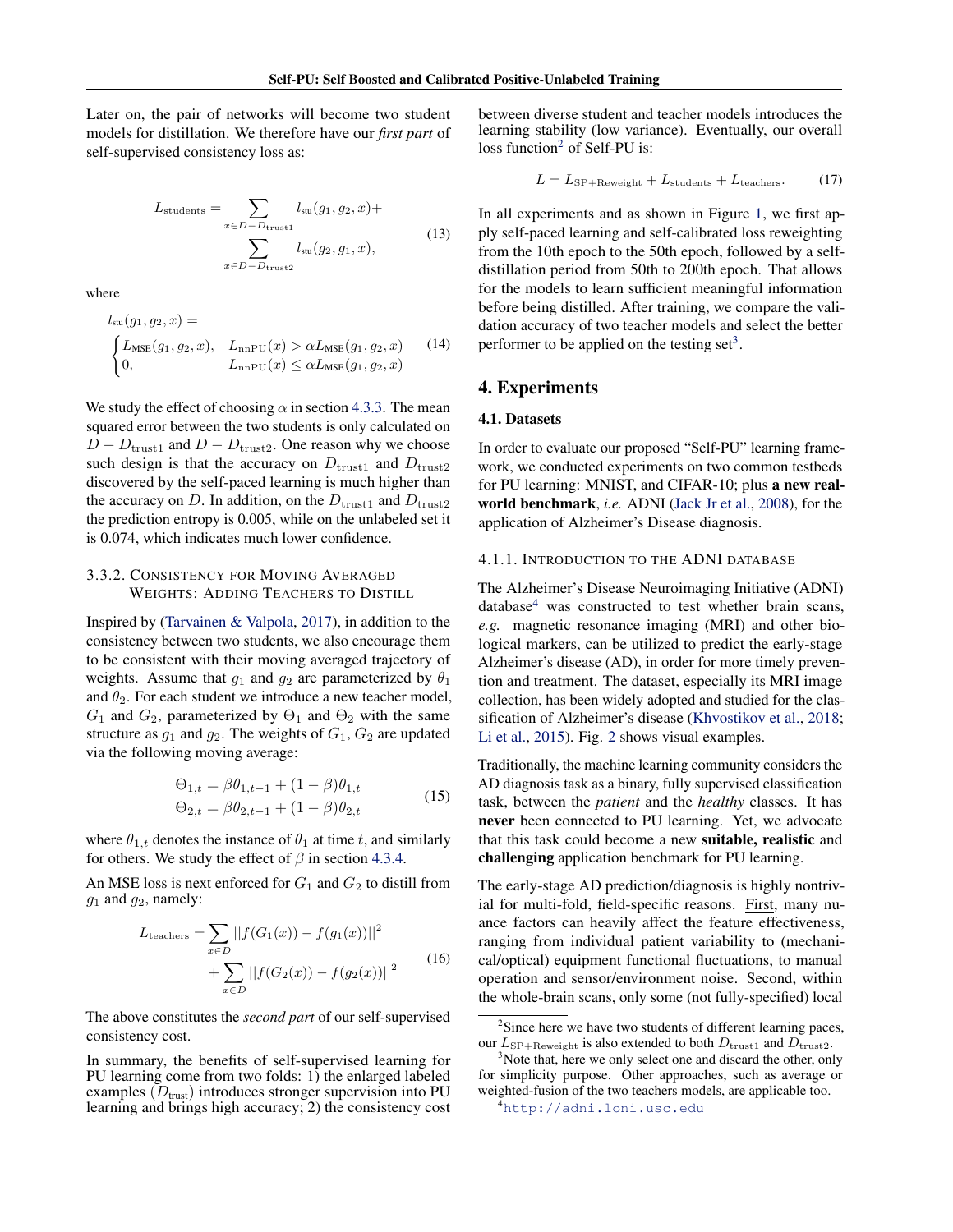| Self-PU: Self Boosted and Calibrated Positive-Unlabeled Training |  |  |  |  |
|------------------------------------------------------------------|--|--|--|--|
|------------------------------------------------------------------|--|--|--|--|

<span id="page-5-0"></span>

| Dataset                                 | #Train                  | #Test                   | Input Size                                                         | $\pi_n$                | Positive/Negative                                              | Model                                               |
|-----------------------------------------|-------------------------|-------------------------|--------------------------------------------------------------------|------------------------|----------------------------------------------------------------|-----------------------------------------------------|
| <b>MNIST</b><br>CIFAR-10<br><b>ADNI</b> | 60,000<br>50,000<br>822 | 10.000<br>10.000<br>113 | $28\times28$<br>$3\times32\times32$<br>$104 \times 128 \times 112$ | 0.49<br>$0.40^{\circ}$ | Odd/Even<br>Traffic tools/Animals<br>0.43 AD Positive/Negative | 6-layer MLP<br>13-layer CNN<br>3-branch 2-layer CNN |

Table 1. Specification of benchmark datasets and models.



Figure 2. Cross-sectional imaging of a  $104\times128\times112$  MRI example from the ADNI dataset. Images are from the  $52^{nd}$ ,  $64^{th}$ ,  $56<sup>th</sup>$  slice of sagittal, coronal, and axial plane, respectively. An MRI image is of gray scale with a value from 0 to 255 for each voxel, and was processed by the intensity inhomogeneity correction, skull-stripping and cerebellum removing.

brain regions are found to be indicative of AD symptoms. Third and most importantly, in contrast to the diagnosed patients, the remaining population, who are not yet clinically diagnosed with AD, *cannot* be simply treated as all *healthy*: on one hand, the above challenges of AD diagnosis inevitably lead to incorrectly missed patient cases; on the other hand, and more notably, the AD patients go through a stage called *mild cognitive impairment* (MCI) [\(Larson](#page-9-0) [et al.,](#page-9-0) [2004;](#page-9-0) [Duyckaerts & Hauw,](#page-9-0) [1997\)](#page-9-0), a critical transition period between the expected cognitive decline of normal aging, and the severe decline of true dementia. During the MCI stage, those people were "clinically" considered as AD patients already (if diagnosed with more intrusive biochemical means); however, no symptom is known to be observable in current MRI images or other bio-markers.

In other words, the MCI examples have definitely been included in the currently "healthy"-labeled samples in ADNI, while they should have belonged to the "patient" class. In training, we label patients as positive class, the "healthy" labeled examples can then be considered as unlabeled class, which mixes the true healthy people (*i.e.*, from the actual negative class) and the MCI people (*i.e.*, from the positive class). We communicated with several seasoned medical doctors practicing in AD fields, and they unanimously agreed that AD diagnosis should be described as a PU learning problem rather than (the traditional treatment as) a binary classification problem. In this paper, we study the specific setting of MRI image classification task on the ADNI dataset, while other bio-marker classification can be

similarly studied in PU settings.

## 4.1.2. DATASET SETTING

We report our dataset protocols towards PU learning. More metadata are summarized in Table 1.

- MNIST: odd numbers  $1, 3, 5, 7, 9$  form the positive class while even numbers 0, 2, 4, 6, 8 form the negative.
- CIFAR-10: four vehicles classes ("airplane", "automobile", "ship", "truck") constitute the positive class, and six animal classes ("bird", "cat", "deer", "dog", "frog" "horse") constitute the negative.
- **ADNI**: We utilized the public ADNI data set as [\(Li](#page-9-0) [et al.,](#page-9-0) [2015;](#page-9-0) [Yuan et al.,](#page-10-0) [2018\)](#page-10-0) suggested: The T1 weighted MRI images were processed by first correcting the intensity inhomogeneity, followed by skullstripping and cerebellum removing. We consider the subjects as positive class if they: 1) have positive clinical diagnosis records on file; or 2) have their standardized uptake value ratio (SUVR) values  $5$  no less than 1.08 [\(Villeneuve et al.,](#page-9-0) [2015;](#page-9-0) [Ott et al.,](#page-9-0) [2017;](#page-9-0) [Yuan](#page-10-0) [et al.,](#page-10-0) [2018\)](#page-10-0). While this estimate can be treated as "golden rule" in clinical practice and is shown to work well in our experiments (Table [8\)](#page-8-0), it can be further adjusted flexibly and used in our framework with ease.

Following the convention of nnPU [\(Kiryo et al.,](#page-9-0) [2017\)](#page-9-0), we use  $n_p = |D_P| = 1000$  in MNIST and CIFAR-10.In ADNI, we end up with  $n_p = 113$ .  $n_u = |D_U|$  equals the size of remaining training data on all three datasets.  $\pi_p$  is the proportion of true positive examples in the dataset.

#### 4.2. Baselines and Implementations

Following nnPU [\(Kiryo et al.,](#page-9-0) [2017\)](#page-9-0), we used a 6-layer *multilayer perceptron* (MLP) with ReLU on MNIST. On CIFAR-10, we use a 13-layer CNN with ReLU. We design a multi-scale network for ADNI, which is used as the backbone for all compared baselines: please see supplementary materials for details. We use Adam optimizer with a cosine annealing learning rate scheduler for training. The batch size is 256 for MNIST and CIFAR-10, and 64 for ADNI.

<sup>5</sup> SUVR is a therapy monitoring or response, considered as an important indicator of Alzheimer's Disease.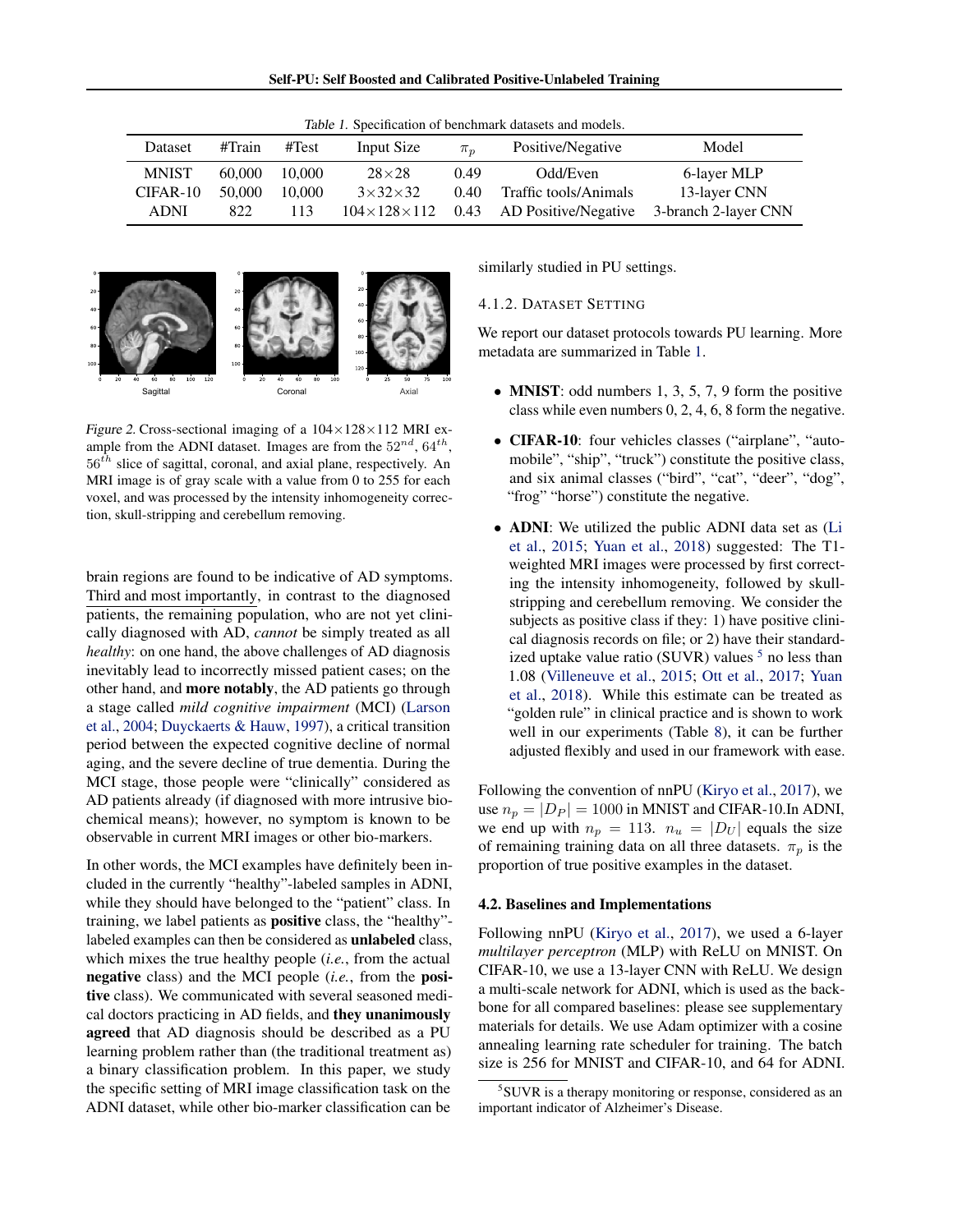<span id="page-6-0"></span>The  $\gamma$  is set to  $\frac{1}{16}$ . The batch size of validation examples equals to the batch size of the training examples.

For a fair comparison, each experiment runs five times, and the mean and standard deviations of accuracy are reported.

#### 4.3. Ablation Study

In this section, we carry out a thorough ablation study, on the key components introduced during the self-paced learning stage (*i.e.*, the selection of trusted set) and the selfsupervised distillation stage (*i.e.*, the diversity of students, the effect of hard sample mining when training students, and the effect of weight averaging further by teachers). All experiments are conducted on the CIFAR-10 dataset<sup>6</sup>. We will study the effect of  $\gamma$  in the supplementary materials.

# 4.3.1. SELECTION OF "TRUSTED SET"  $D_{\text{IRUST}}$

Since self-paced learning aims to mine more confident positive/negative examples, it is crucial to ensure the trustworthiness of the selected  $D_{\text{trust}}$ . We therefore calculate the accuracy of assigned labels for  $D<sub>trust</sub>$  along the self-paced training, as an indicator of the sampling strategy reliability.

We compare three settings: 1) *"Fixed sampling size"*: each time, the model selects a fixed number of samples (*e.g.* 25% of examples in  $D_U$ ), assigning soft labels and adding them into  $D<sub>trust</sub>$ . Meanwhile, low-confidence samples in  $D<sub>trust</sub>$  will also be removed in next round of selection. 2) *"Sampling without replacement"*: each example selected by model will permanently reside in  $D<sub>trust</sub>$ . Here the size of  $D<sub>trust</sub>$  is linearly increased along the training progress. 3) Our *default approach* in Self-PU: both "Dynamic Rate Sampling" and "In-and-Out Trusted Set" are enabled. All three settings end up with  $|D_{\text{trust}}| = 0.25|D_U|$ .

From Figure [3,](#page-7-0) we clearly see that sampling either with a fixed size or without replacement results in a less reliable selection of  $D<sub>trust</sub>$ , compared to our strategy. Moreover, the inaccurately selected examples in  $D<sub>trust</sub>$  will further cause much unstable training (dash line). We demonstrate that both "Dynamic Rate Sampling" and "In-and-Out Trusted Set" are vital to achieving an accurate and stable self-paced learning (solid line). Table 2 shows the final test accuracy of three settings, where our proposed self-paced learning pipeline  $(L_{SP})$  significantly outperforms the other two settings  $(L_{SP}$  of fixed sampling size and sampling without replacement). The better accuracy and lower variance show the advantage of our strategy.

Table 2. Classification comparison on CIFAR-10: we report both means and standard deviations (in parentheses) from five runs.  $L_{SP}$ : self-paced training.  $L_{SPS}$ : self-paced training with soft la-bel in Sec. [3.1.3.](#page-3-0)  $L_{SP+Reweighting}$ : self-paced training with self-calibrated loss reweighting in section [3.2.](#page-3-0) L<sub>SPS + Reweighting</sub>: selfpaced training with soft label and self-calibrated loss reweight-ing in section [3.2.](#page-3-0)  $L_{\text{students}}$ : self-distillation from a pair of students. Lteacher: self-distillation from teacher networks. Self-PU:  $L_{\text{SPS + Reweighting}} + L_{\text{students}} + L_{\text{teacher}}$ 

| Method                                               | CIFAR-10 $%$ |
|------------------------------------------------------|--------------|
| nnPU (baseline)                                      | 88.60 (0.40) |
| $L_{SP}$ (fixed size)                                | 88.05 (0.59) |
| $L_{SP}$ (w.o. replacement)                          | 88.27 (0.43) |
| $L_{SP}$                                             | 88.66 (0.40) |
| $L_{SPS}$                                            | 88.75 (0.27) |
| $L_{\text{SP + Reweighting}}$                        | 89.25 (0.42) |
| $L_{\rm SPS}$ + Reweighting                          | 89.39 (0.36) |
| $L_{SP} + L_{\text{students}}$                       | 88.84 (0.36) |
| $L_{SPS} + L_{\text{students}}$                      | 88.93 (0.28) |
| $L_{\rm SP} + L_{\rm students} + L_{\rm teacher}$    | 89.43 (0.42) |
| $L_{SPS} + L_{\text{students}} + L_{\text{teacher}}$ | 89.65 (0.33) |
| Self-PU                                              | 89.68 (0.22) |

Table 3. Study of student diversity (learning paces) for two-student distillation on CIFAR-10 dataset. Pace1/Pace2 denotes the final ratio of  $|D_{\text{trust}}|$  over  $|D_U|$ .

| Pace1 | Pace2 | Test Accuracy % |
|-------|-------|-----------------|
| 10%   | 40%   | 89.32 (0.36)    |
| 15%   | 35%   | 89.55 (0.46)    |
| 20%   | 30%   | 89.65 (0.33)    |
| 25%   | 25%   | 89.64 (0.47)    |

Table 4. Study of hard sample mining threshold  $\alpha$  for two-student distillation on CIFAR-10 dataset. Smaller  $\alpha$  indicates stronger distillation (Eq. [\(14\)](#page-4-0))

| $\alpha$ | Test Accuracy % |
|----------|-----------------|
| 5        | 89.59 (0.39)    |
| 10       | 89.65 (0.33)    |
| 20       | 89.38 (0.51)    |
|          |                 |

#### 4.3.2. EFFECTS OF STUDENT DIVERSITY

Different learning paces enable the diversity of two students and thus make the collaborative teaching between two students effective. Therefore we study how the student diversity, *i.e.* combination of their different learning paces, can affect the final results. Table 3 considers three different pace pairs. For example, Pace1 "10%" means that the

<sup>&</sup>lt;sup>6</sup>To conduct controlled experiments we disable the selfcalibration strategy in Table 3, 4, [5](#page-7-0)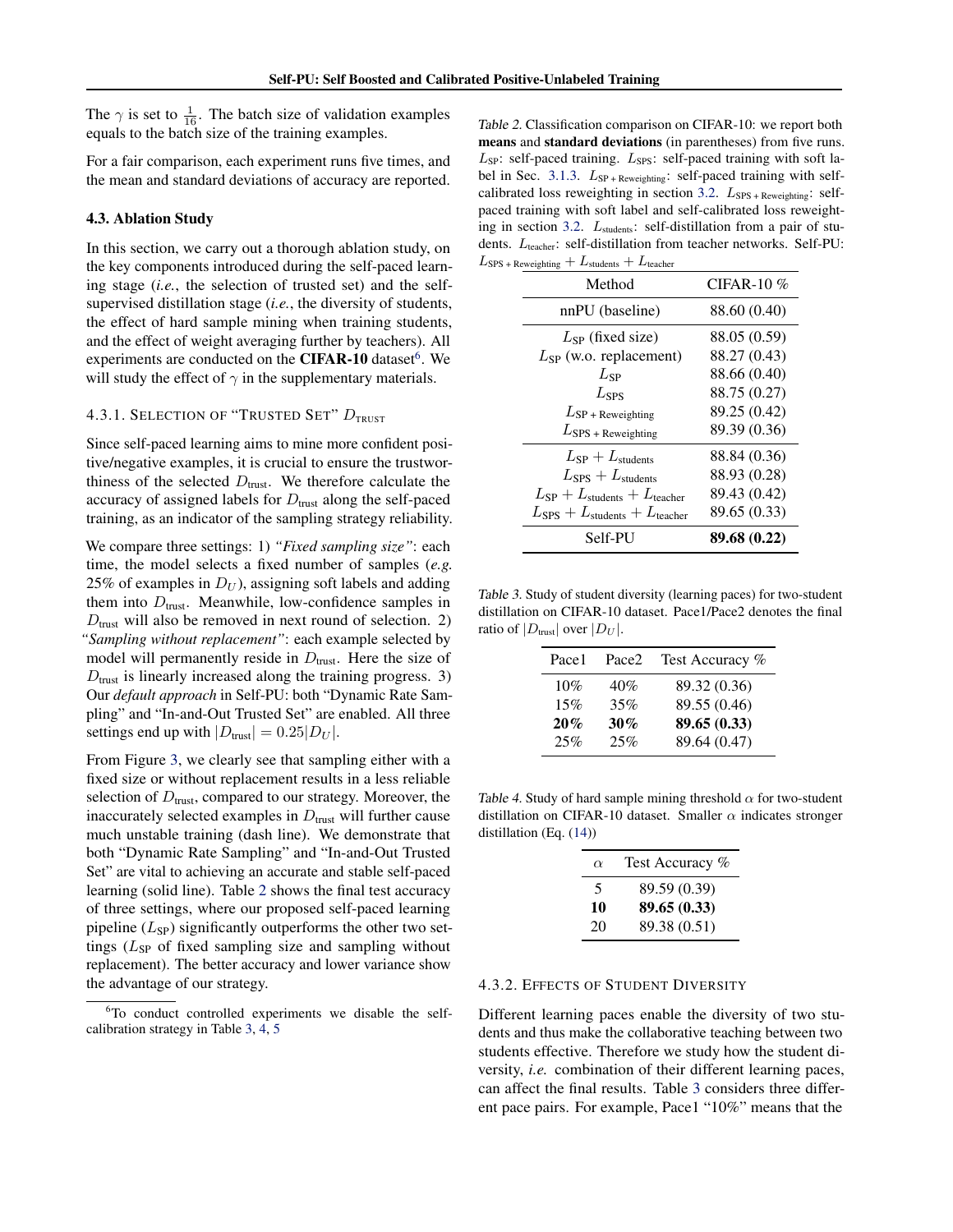<span id="page-7-0"></span>

Figure 3. Accuracy of selected confident examples during selfpaced learning. We compared self-paced learning with three different sampling settings: fixed sampling size (dot line), sampling without replacement (dash line), and our proposed dynamic "inand-out" sampling (solid line). It is clear that self-paced learning with fixed sampling size or without replacement suffers from low sampling accuracy, and no-replacement is even jeopardized by the inaccurate examples remain in the  $D_{\text{trust}}$ .

Table 5. Study of smoothing coefficient  $\beta$  for teacher networks on CIFAR-10 dataset. Greater  $\beta$  indicates slower updates of teachers from the students (Eq. [\(16\)](#page-4-0))

| B   | Test Accuracy % |
|-----|-----------------|
| 0.2 | 89.37 (0.39)    |
| 0.3 | 89.65 (0.33)    |
| 0.4 | 89.47 (0.41)    |

Table 6. Study of  $\gamma$  for self-calibrated loss reweighting on CIFAR-10. Greater  $\gamma$  indicates larger weight on cross-entropy (Eq. [\(10\)](#page-3-0))

| γ     | Accuracy |
|-------|----------|
| 0.125 | 89.29%   |
| 0.100 | 89.42%   |
| 0.075 | 89.55%   |
| 0.063 | 89.68%   |
| 0.050 | 89.67%   |
| 0.000 | 89.65%   |

self-paced learning of the first student model will end up with  $|D_{\text{trust}}| = 0.1|D_U|$ , and all students will complete the sampling for self-paced learning within the same number of training epochs. Table [3](#page-6-0) shows that, while student diversity helps ("20%" + "30%" > "25%" + "25%"), too large student pace discrepancy will hurt the learning too ("20%"  $+$  "30%" > "10%" + "40%"). Students with very different paces are harmful because a large gap in two learning paces results in a smaller intersection-over-union of  $D_{\text{trust1}}$  and  $D<sub>trust2</sub>$ . It is difficult to keep consistency between two models trained with different amounts of labeled data. Therefore, it is important to keep diversity, while not too extreme.

#### 4.3.3. EFFECTS OF SAMPLE MINING THRESHOLD

 $L_{\text{students}}$  takes the hard sample mining threshold  $\alpha$  as an important hyperparameter: the smaller  $\alpha$  is, the more examples are counted in computing the mean squared error, which implies stronger self-supervision consistency between two students. Table [4](#page-6-0) shows that a moderate  $\alpha = 10$  leads to the best performance. Understandably, either "under-mining"  $(\alpha = 20)$  or "over-mining"  $(\alpha = 5)$  hurts the performance: the former is not sufficiently regularized, while the latter starts to eliminate the emphasis over hard examples.

#### 4.3.4. EFFECTS OF SMOOTHING COEFFICIENT  $\beta$

The smoothing coefficient  $\beta$  controls how "conservative" we distill the teachers from the students: the larger  $\beta$  is, the more reluctant the teacher models get updated from the students. Table 5 investigate three different  $\beta$  values: similar to the previous experiment on  $\alpha$ ,  $\beta$  also favors a reasonably moderate value, while either overly large or small  $\beta$ , corresponding to "over-smoothening" and "under-smoothening" during the distillation from students to teachers respectively, degrades the final performance.

# 4.3.5. EFFECTS OF  $\gamma$  for Self-Calibrated Loss REWEIGHTING

The balancing factor  $\gamma$  restricts the total weights of the crossentropy loss. In Table 6, we report the validation accuracy with different  $\gamma$ , and we can see that the optimal choice of  $\gamma$  is 0.063. Table 6 indicates that mining examples with our calibrated loss contribute to better supervision than using only  $L_{\text{nnPU}}$ , while too much weight on  $L_{\text{XE}}$  may lead to worse validation accuracy.

#### 4.3.6. EFFECT OF TEACHER AND STUDENTS

We verify the effect of two types of distillation in our selfsupervised learning: mutually between  $L_{\text{students}}$ , and by  $L_{\text{teaches}}$ . In Table [2,](#page-6-0) distillation from two students with different learning paces  $(L_{\text{students}})$  improve the accuracy of nnPU baseline from 88.60% to 88.84% on CIFAR-10. By adding two teachers for self-distillation, the performance is further boosted to 89.43%, which endorses the complementary power of two types of self-distillation.

#### 4.4. Comparison to State-of-the-Art Methods

# 4.4.1. RESULTS ON THE MNIST AND CIFAR-10 BENCHMARKS

We compare the performance of the proposed Self-PU with several popular baselines: the unbiased PU learning (uPU)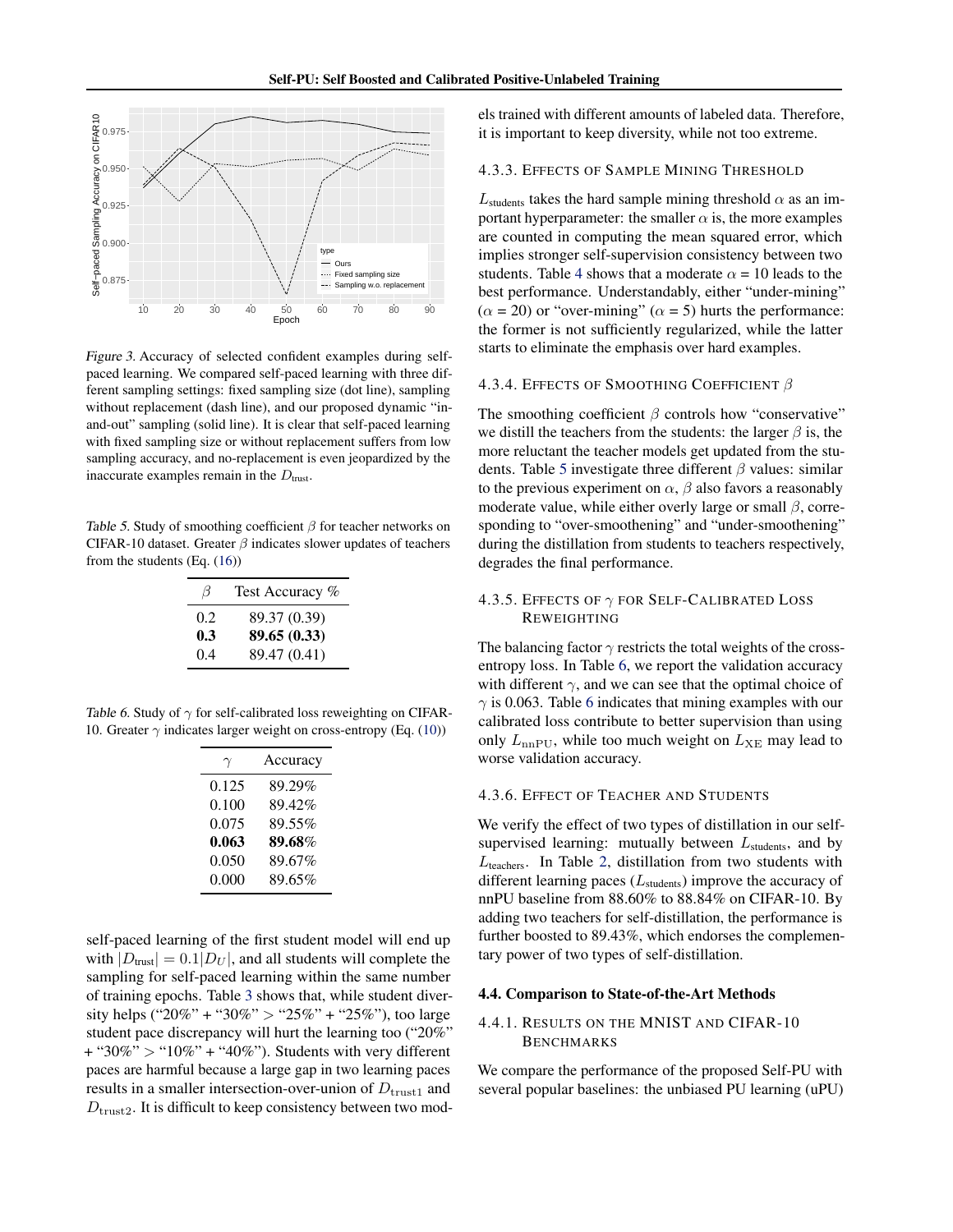| Method                                                                                  | MNIST $%$                    | CIFAR-10 $%$                                |
|-----------------------------------------------------------------------------------------|------------------------------|---------------------------------------------|
| uPU (Du Plessis et al., 2014)<br>$nnPU$ (Kiryo et al., 2017)<br>DAN* (Liu et al., 2019) | 92.52 (0.39)<br>93.41 (0.20) | 88.00 (0.62)<br>88.60 (0.40)<br>89.7 (0.40) |
| Self-PU<br>Self-PU*                                                                     | 94.21 (0.54)<br>96.00(0.29)  | 89.68 (0.22)<br>90.77(0.21)                 |

<span id="page-8-0"></span>Table 7. Classification comparison on MNIST and CIFAR-10. "\*" indicates that 3,000 positive examples were initialized for training, while others used 1,000.

Table 8. Classification accuracy of different methods on ADNI. "naive" means that we treat the entire unlabeled class as negative.

| Method      | ADNI $%$                     |
|-------------|------------------------------|
| naive       | 73.27 (1.45)                 |
| uPU<br>nnPU | 73.45 (1.77)<br>75.96 (1.42) |
| Self-PU     | 79.50 (1.80)                 |

[\(Du Plessis et al.,](#page-9-0) [2014\)](#page-9-0); the non-negative PU learning  $(nnPU)$  [\(Kiryo et al.,](#page-9-0)  $2017$ )<sup>7</sup>, and DAN (a latest GAN-based PU method) [\(Liu et al.,](#page-9-0) [2019\)](#page-9-0).

Table 7 summarizes the comparison results on MNIST and CIFAR-10. On MNIST, Self-PU outperforms uPU and nnPU by over 0.5%, setting new performance records. On CIFAR-10, Self-PU surpasses nnPU by over 1% (a considerable gap). More importantly, by only leveraging 1000 positive examples, Self-PU achieves comparable performance as DAN where 3000 positive samples were used. Training with 3000 positive examples further boosts our performance which outperforms DAN by 1%.



Figure 4. Validation accuracy during training on CIFAR-10. Our "Self-PU" framework achieved a more stable training compared with uPU and nnPU methods.

Our "Self-PU" achieved not only high accuracy, but more importantly a much more stable PU learning process (Figure 4). As noted in [\(Kiryo et al.,](#page-9-0) [2017\)](#page-9-0), uPU suffers from overfitting complex models. We also empirically found a similar phenomenon in PU learning with nnPU risk estimator, where the validation accuracy remains unstable and even drops in the late training stage. However, the training process of Self-PU is significantly more stable than uPU and nnPU. This training stability benefits from both accurately

identified examples in self-paced training and prediction consistency forced by our self-supervised distillations.

### 4.4.2. RESULTS ON THE NEW ADNI TESTBED

Finally, we demonstrate the promise of our method on the more complex real-word ADNI data in Table 8. We first run a naive fully supervised classification baseline, by treating the entire unlabeled class as negative. Its accuracy is much inferior to our PU learning results, validating our PU formulation of the ADNI task. Next, Self-PU gains significantly over uPU and nnPU, showing highly promising performance on ADNI and setting new state-of-the-arts. Our sophisticated building blocks seem to add robustness to handling the real-world data variations and challenges.

Furthermore, our above results seems to suggest that conventional PU benchmarks like CIFAR-10 and MNIST may have been saturated (as they already did in image classification). We recommend the community to pay more attention to more challenging and realistic new PU learning testbeds, and suggest ADNI as an effective, illustrative and practically important option.

# 5. Conclusion

We proposed Self-PU, that bridges self-training strategy into PU learning for the first time. It leverages both the selfpaced selected set of trusted samples and the consistency supervision via self-distillation and self-calibration. Experiments report state-of-the-art performance of Self-PU on two conventional (and potentially oversimplified) benchmarks, plus our newly introduced real-world PU testbed of ADNI classification. Our future work will explore more realistic PU learning setting, which we believe will motivate new algorithmic findings.

#### References

- Armenian, H. and Lilienfeld, A. The distribution of incubation periods of neoplastic diseases. *American journal of epidemiology*, 1974.
- Arpit, D., Jastrzebski, S., Ballas, N., Krueger, D., Bengio, E., Kanwal, M., Maharaj, T., Fischer, A., Courville, A.,

<sup>7</sup>We reproduced the uPU and nnPU baselines using the official codebase from: [https://github.com/kiryor/](https://github.com/kiryor/nnPUlearning) [nnPUlearning](https://github.com/kiryor/nnPUlearning)

 $9^9$ Since in "Self-PU" we use the teacher model G for the final prediction, the solid line shows the accuracy of  $G$  starts from epoch 50 when the self-paced training ends.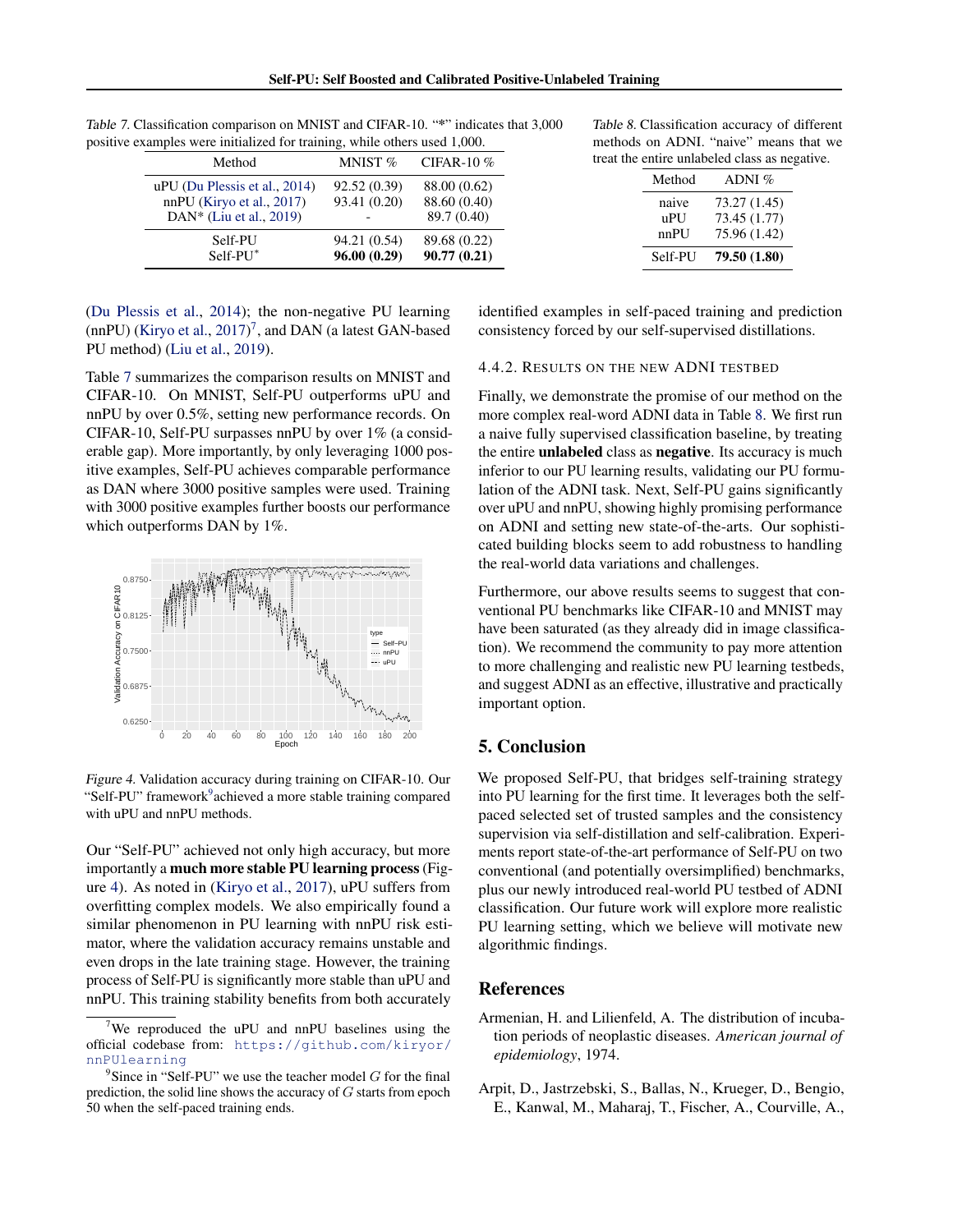<span id="page-9-0"></span>and Bengio, Y. A closer look at memorization in deep networks. In *ICML*, pp. 233–242, 2017.

- Bengio, Y., Louradour, J., Collobert, R., and Weston, J. Curriculum learning. In *ICML*, pp. 41–48, 2009.
- Chen, T., Liu, S., Chang, S., Cheng, Y., Amini, L., and Wang, Z. Adversarial robustness: From selfsupervised pre-training to fine-tuning. In *Proceedings of the IEEE/CVF Conference on Computer Vision and Pattern Recognition*, pp. 699–708, 2020.
- Du Plessis, M., Niu, G., and Sugiyama, M. Convex formulation for learning from positive and unlabeled data. In *ICML*, pp. 1386–1394, 2015.
- Du Plessis, M. C., Niu, G., and Sugiyama, M. Analysis of learning from positive and unlabeled data. In *NeurIPS*, 2014.
- Duyckaerts, C. and Hauw, J.-J. Diagnosis and staging of alzheimer disease. *Neurobiology of aging*, 18(4):S33– S42, 1997.
- Elkan, C. and Noto, K. Learning classifiers from only positive and unlabeled data. In *ACM SIGKDD*, 2008.
- Hou, M., Chaib-draa, B., Li, C., and Zhao, Q. Generative adversarial positive-unlabelled learning. *IJCAI*, Jul 2018. doi: 10.24963/ijcai.2018/312.
- Jack Jr, C., Bernstein, M., Fox, N., Thompson, P., Alexander, G., Harvey, D., Borowski, B., Britson, P., Whitwell, J., and Ward, C. The alzheimer's disease neuroimaging initiative (adni): Mri methods. *Journal of Magnetic Resonance Imaging*, pp. 685–691, 2008.
- Jing, L. and Tian, Y. Self-supervised visual feature learning with deep neural networks: A survey. *IEEE Transactions on Pattern Analysis and Machine Intelligence*, 2020.
- Khan, F., Mutlu, B., and Zhu, J. How do humans teach: On curriculum learning and teaching dimension. In *NeurIPS*, pp. 1449–1457, 2011.
- Khvostikov, A., Aderghal, K., Benois-Pineau, J., Krylov, A., and Catheline, G. 3d cnn-based classification using smri and md-dti images for alzheimer disease studies. *arXiv preprint arXiv:1801.05968*, 2018.
- Kiryo, R., Niu, G., du Plessis, M. C., and Sugiyama, M. Positive-unlabeled learning with non-negative risk estimator. In *NeurIPS*, pp. 1675–1685, 2017.
- Kumar, M. P., Packer, B., and Koller, D. Self-paced learning for latent variable models. In *NeurIPS*. 2010.
- Laine, S. and Aila, T. Temporal ensembling for semisupervised learning. *arXiv:1610.02242*, 2016.
- Larson, E. B., Shadlen, M.-F., Wang, L., McCormick, W. C., Bowen, J. D., Teri, L., and Kukull, W. A. Survival after initial diagnosis of alzheimer disease. *Annals of internal medicine*, 140(7):501–509, 2004.
- Li, F., Tran, L., Thung, K.-H., Ji, S., Shen, D., and Li, J. A robust deep model for improved classification of ad/mci patients. *Biomedical Health Informatics*, 2015.
- Li, X. and Liu, B. Learning to classify texts using positive and unlabeled data. In *IJCAI*, 2003.
- Liu, B., Lee, W. S., Yu, P. S., and Li, X. Partially supervised classification of text documents. In *ICML*, 2002.
- Liu, F., Chen, H., and Wu, H. Discriminative adversarial networks for positive-unlabeled learning. *arXiv:1906.00642*, 2019.
- Mohseni, S., Pitale, M., Yadawa, J., and Wang, Z. Selfsupervised learning for generalizable out-of-distribution detection. *AAAI*, 2020.
- Ott, B. R., Jones, R. N., Noto, R. B., Yoo, D. C., Snyder, P. J., Bernier, J. N., Carr, D. B., and Roe, C. M. Brain amyloid in preclinical alzheimer's disease is associated with increased driving risk. *Alzheimer's & Dementia: Diagnosis, Assessment & Disease Monitoring*, 6:136– 142, 2017.
- Ren, M., Zeng, W., Yang, B., and Urtasun, R. Learning to reweight examples for robust deep learning. *arXiv preprint arXiv:1803.09050*, 2018.
- Szegedy, C., Vanhoucke, V., Ioffe, S., Shlens, J., and Wojna, Z. Rethinking the inception architecture for computer vision. *CVPR*, Jun 2016. doi: 10.1109/cvpr.2016.308.
- Tarvainen, A. and Valpola, H. Mean teachers are better role models: Weight-averaged consistency targets improve semi-supervised deep learning results. In *NeurIPS*, 2017.
- Trinh, T. H., Luong, M.-T., and Le, Q. V. Selfie: Selfsupervised pretraining for image embedding. *arXiv preprint arXiv:1906.02940*, 2019.
- Villeneuve, S., Rabinovici, G. D., Cohn-Sheehy, B. I., Madison, C., Ayakta, N., Ghosh, P. M., La Joie, R., Arthur-Bentil, S. K., Vogel, J. W., Marks, S. M., et al. Existing pittsburgh compound-b positron emission tomography thresholds are too high: statistical and pathological evaluation. *Brain*, 138(7):2020–2033, 2015.
- Xu, M., Li, B., Niu, G., Han, B., and Sugiyama, M. Revisiting sample selection approach to positive-unlabeled learning: Turning unlabeled data into positive rather than negative. 2019a.